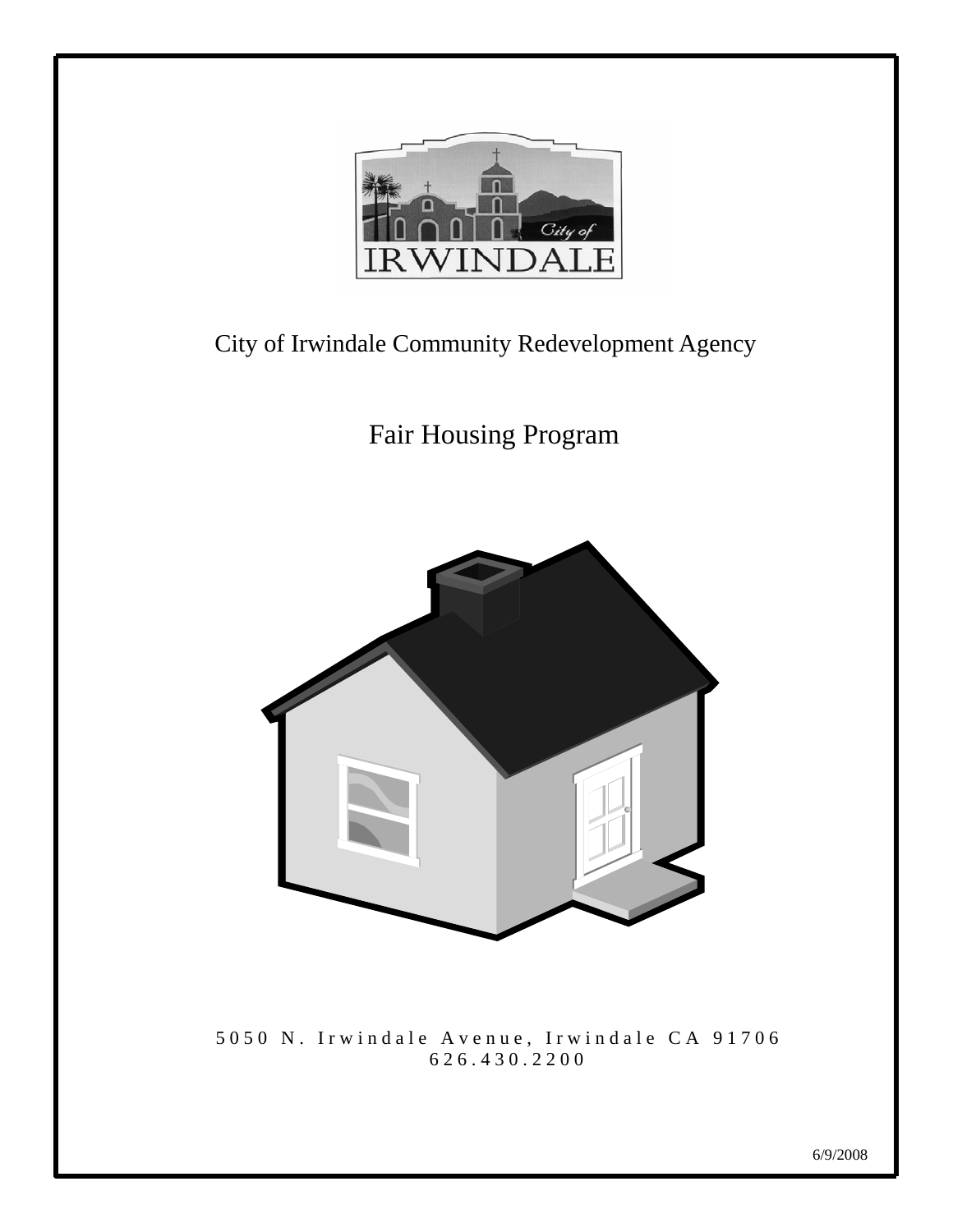

#### **Council Members**

Mayor Larry G. Burrola

Mayor Pro Tem Manuel R. Garcia

Council Member Mark A. Breceda

Council Member David "Chico" Fuentes

> Council Member H. Manuel Ortiz

#### **City Contacts**

City Hall 5050 N. Irwindale Ave. Irwindale, CA 91706 626.430.2200

Police Department 5050 N. Irwindale Ave. Irwindale, CA 91706 626.962.3601 911(All Emergencies)

Senior Center 16116 Arrow Hwy. Irwindale, CA 91706 626.430.2283

Public Library 5050 N. Irwindale Ave. Irwindale, CA 91706 626.430.2229

Parks and Recreation 16053 Calle de Paseo Irwindale, CA 91706 626.430.2224

Fire Department 15546 E. Arrow Hwy. Irwindale, CA 91706 626.337.8919 911(All Emergencies)

Chamber of Commerce 16102 Arrow Hwy. Irwindale, CA 91706 626.960.6606

#### **Housing Department**

The mission of the Housing Department is to assist the very low to moderate income community in meeting their affordable housing needs in the areas of residential rehabilitation, homeownership opportunities, economic development, and capital improvements. The Housing Department implements the City's various housing assistance programs; which include first time ownership opportunities for families who qualify, low and moderate income home improvement grants and loans and the application process for Las Casitas senior apartment complex. The City of Irwindale will continue to expand its current efforts regarding fair housing in order to serve the needs of local residents.

#### **Fair Housing Act**

The Fair Housing Act (Title VIII of the Civil Rights Act of 1968) prohibits discrimination based on:

- Race
- Color
- **Religion**
- Sex: Gender and Sexual Harassment
- National Origin
- Familial Status (added in 1988) Disability: Physical & Mental (added in 1988)



The Fair Housing Council of San Gabriel Valley will investigate complaints related to housing discrimination based on: race, color, religion, sex, national origin, familial status, disability, marital status, ancestry, age or sexual orientation. All complaints relating to housing discrimination should be directed to, the Housing Rights Center 1020 N. Fair Oaks Avenue, Pasadena, CA 91103 (626) 791-0211 or visit www.hrc-la.org

For information regarding tenants rights, please visit http://www.hud.gov/groups/tenants.cfm.

## **Service Guide**

As a component of the Fair Housing Program, the City of Irwindale Housing Department, seeks to provide a referral service guide in order to ensure that the quality of life within the community is being enriched. In the event that the city cannot assist local residents, the following agencies can provide services to meet their specific needs.

#### **Adult/Community Education**

| East San Gabriel Valley-ROP          | <b>Citrus Community College</b>                            | Rio Hondo College             |  |
|--------------------------------------|------------------------------------------------------------|-------------------------------|--|
| 1501 W. Del Norte St.                | 1000 West Foothill Boulevard                               | 3600 Workman Mill Road        |  |
| West Covina, CA 91790                | Glendora, CA 91741                                         | Whittier, CA 90601            |  |
| 626.472.5100                         | 626.963.0323                                               | 562.692.0921                  |  |
| Pasadena Community College           | Tri-Community Adult Education                              | Mt. San Antonio College       |  |
| 1570 E. Colorado Blvd.               | 1651 E. Rowland St.                                        | 1100 North Grand Avenue       |  |
| Pasadena, CA 91106                   | West Covina, CA 91791                                      | Walnut, CA 91789              |  |
| 626.585.7123                         | 626.966.8485                                               | 909.594.5611 (Ext. 4225)      |  |
| <b>Counseling Services</b>           |                                                            |                               |  |
| Ettie Lee                            | <b>Options Family Center</b>                               | California Pediatric & Family |  |
| 5146 N. Maine Avenue                 | 560 S. San Jose Avenue                                     | 326 E. Foothill Boulevard     |  |
| Baldwin Park, CA 91706               | Covina, CA 91723                                           | Azusa, CA 91702               |  |
|                                      |                                                            | 626.812.0055                  |  |
| 626.960.4861                         | 626.967.5103                                               |                               |  |
|                                      |                                                            | Inki Youth Family Center      |  |
| Citrus Counseling &<br>Therapy Group | <b>Foothill Family Service</b><br>1215 West Covina Parkway | 535 S. Second Avenue          |  |
| 4960 N. Grand Avenue                 | Suite 200                                                  | Covina, CA 91723              |  |
| Covina, CA 91724                     | West Covina, CA 91790                                      | 626.974.0770                  |  |
| 626.967.7585                         | 626.338.9200                                               |                               |  |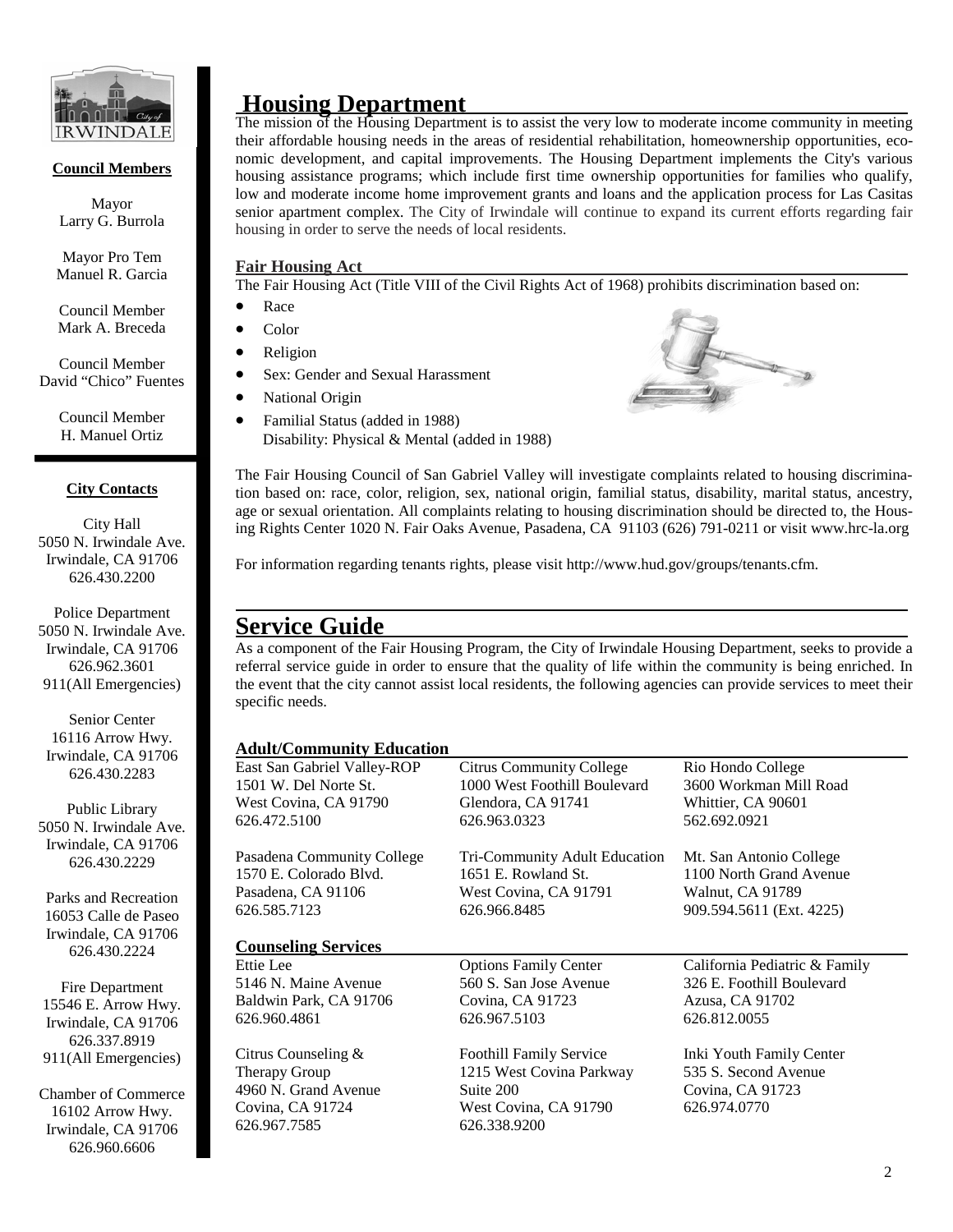## **County, State and Federal Services**

| Department of Public Social Services-District Offices |                                                                                    |                                             |                                       |  |  |
|-------------------------------------------------------|------------------------------------------------------------------------------------|---------------------------------------------|---------------------------------------|--|--|
| 2040 W. Holt Avenue                                   | 955 N. Lake Avenue                                                                 | 3350 Aerojet Avenue                         | Registrar-Recorder-LA County          |  |  |
| Pomona, CA 91768                                      | Pasadena, CA 91104                                                                 | El Monte, CA 91731                          | 12400 Imperial Hwy                    |  |  |
| 909.865.5210                                          | 626.791.6556                                                                       | 626.569.3100                                | Norwalk, CA 90650                     |  |  |
|                                                       | Programs Offered: Cal Works, Food Stamps, General Relief, Medi-cal<br>800.201.8999 |                                             |                                       |  |  |
| <b>WIC Program</b>                                    | Social Security Office                                                             | Department of Motor                         | Bureau of Citizenship &               |  |  |
| 12781 Schabarum Avenue                                | 501 S. Vincent Ave., Suite 201                                                     | Vehicles (DMV)                              | Immigration Services (B.C.I.S)        |  |  |
| Irwindale, CA 91706                                   | West Covina, CA 91790                                                              | 800 S. Glendora Ave.                        | 300 N. Los Angeles St. Rm. 1001       |  |  |
| 626.856.6600                                          | 800.772.1213                                                                       | West Covina, CA 91790<br>800.777.0133       | Los Angeles, CA 90012<br>800.375.5283 |  |  |
| <b>Employment Training/Assistance</b>                 |                                                                                    |                                             |                                       |  |  |
| <b>LA Works</b>                                       | Labor Max Staffing                                                                 | Source One Staffing                         | <b>Link Staffing Services</b>         |  |  |
| 5200 Irwindale Avenue                                 | 13310 Ramona Blvd.                                                                 | 15705 E. Arrow Hwy.                         | 16029 Arrow Hwy.                      |  |  |
| Irwindale, CA 91706                                   | Baldwin Park, CA 91706                                                             | Irwindale, CA 91706                         | Irwindale, CA 91706                   |  |  |
| 626.960.3964                                          | 626.334.4711                                                                       | 626.337.6701                                | 626.962.1719                          |  |  |
| www.laworks.org                                       |                                                                                    |                                             |                                       |  |  |
|                                                       |                                                                                    |                                             |                                       |  |  |
| Central San Gabriel Valley                            | Worksource California                                                              | Employment Department Foothill Employment & |                                       |  |  |
| <b>Worksource Center</b>                              | <b>Career Partners</b>                                                             | Development                                 | <b>Training Connection</b>            |  |  |
| 11635 E. Valley Blvd.                                 | 3505. N. Hart Ave., Ste 124                                                        | 933 S. Glendora Ave.                        | 1207 E. Green St.                     |  |  |
| El Monte, CA 91732                                    | Rosemead, CA 91770                                                                 | West Covina, CA 91790                       | Pasadena, CA 91106                    |  |  |
| 626.258.0365                                          | 626.572.7272                                                                       | 626.814.8234                                | 626.796.5627                          |  |  |
|                                                       |                                                                                    |                                             |                                       |  |  |
| <b>Emergency Hotlines</b>                             |                                                                                    |                                             |                                       |  |  |
| <b>LAHSA</b> Shelter Hotline                          | Alcohol/Drug Help Line                                                             | Sexual Abuse Hotline                        | Domestic Violence Hotline             |  |  |
| 800.548.6047                                          | 800.229.7708                                                                       | 800.656.4673                                | 800.799.7233                          |  |  |
| LA County Child Protective                            | LA County Adult Protective                                                         | Suicide Hotline                             | National Runaway Switchboard          |  |  |
| Services                                              | Services                                                                           | 877.727.4747                                | 800.RUNAWAY                           |  |  |
| 800.540.4000                                          | 877.477.3646                                                                       |                                             | (Youth)                               |  |  |
|                                                       |                                                                                    |                                             |                                       |  |  |
| <b>Shelter/Homeless/Food Services</b>                 |                                                                                    |                                             |                                       |  |  |
| <b>ESGVC Homeless Shelter</b>                         | <b>Brother Miguel Center</b>                                                       | San Juan Diego Center                       | Gospel Missions of America            |  |  |
| 1345 Turnball Canyon Rd.                              | 315 N. Park Avenue                                                                 | 4171 Tyler Avenue                           | 1803 Nausika Avenue                   |  |  |
| Hacienda Heights, CA                                  | Pomona, CA 91768                                                                   | El Monte, CA 91731                          | Rowland Heights, CA 91748             |  |  |
| 626.333.7204                                          | 909.622.3466                                                                       | 626.575.7652                                | 626.965.8922                          |  |  |
|                                                       |                                                                                    |                                             |                                       |  |  |
| Access Center for the Homeless                        | <b>Union Station Foundation</b>                                                    | Cory's Kitchen                              | <b>Hospitality House</b>              |  |  |
| 415 S. Glendora Avenue, Suite F                       | 825 E. Orange Grove Blvd.                                                          | 1418 Arrow Hwy                              | 7926 S. Pickering Avenue              |  |  |
| West Covina, CA                                       | Pasadena, CA 91104                                                                 | Irwindale, CA 91706                         | Whittier, CA 90602                    |  |  |
| 626.918.2005                                          | 626.240.4550                                                                       | 626.305.0392                                | 562.698.8348 Ext. 214                 |  |  |
|                                                       |                                                                                    |                                             |                                       |  |  |
| Walter Hoving Home                                    | Elizabeth House                                                                    | St. Mary's Place                            | Casa Youth Shelter                    |  |  |
| (Women & Children)                                    | (Pregnant Women & Children)                                                        | 7033 Milton Ave.                            | (Ages 12-17)                          |  |  |
| 127 S. El Molino Ave.                                 | 626.577.4434                                                                       | Whittier, CA 90602                          | 10911 Reagan St.                      |  |  |
| Pasadena, CA 91101                                    |                                                                                    | 562.698.0608                                | Los Alamitos, CA 90720                |  |  |
| 626.405.0950                                          |                                                                                    |                                             | 562.594.6825                          |  |  |
|                                                       |                                                                                    |                                             | 714.995.8601                          |  |  |
| <b>Hospitals/Medical Centers</b>                      |                                                                                    |                                             |                                       |  |  |
| Queen of the Valley Hospital                          | <b>Citrus Valley Medical Center</b>                                                | Kaiser Permanente                           | City of Hope-Cancer Center            |  |  |
| 1115 S. Sunset Ave.                                   | 210 W. San Bernardino Road                                                         | 1011 Baldwin Park Blvd. 1500 E. Duarte Road |                                       |  |  |
| West Covina, CA 91790                                 | Covina, CA 91723                                                                   | Baldwin Park, CA 91706 Duarte, CA 91010     |                                       |  |  |
| 626.962.4011                                          | 626.331.7331                                                                       | 626.851.5001                                | 626.256.4673                          |  |  |
|                                                       |                                                                                    |                                             |                                       |  |  |
| Foothill Presbyterian Hospital                        | <b>Foothill Medical Center</b>                                                     | Santa Teresita                              | Doctor's Hospital of                  |  |  |
| 250 S. Grand Ave.                                     | 6520 N. Irwindale Ave.                                                             | <b>Medical Center</b>                       | West Covina                           |  |  |
| Glendora, CA 91741                                    | Irwindale, CA 91702                                                                | (Senior Care)                               | 725 S. Orange                         |  |  |
| 626.963.8411                                          | 626.812.0366                                                                       | 818 Buena Vista Street                      | West Covina, CA 91790                 |  |  |
|                                                       |                                                                                    | Duarte, CA 91010                            | 626.338.8481                          |  |  |
|                                                       |                                                                                    | 626.359.3243                                |                                       |  |  |